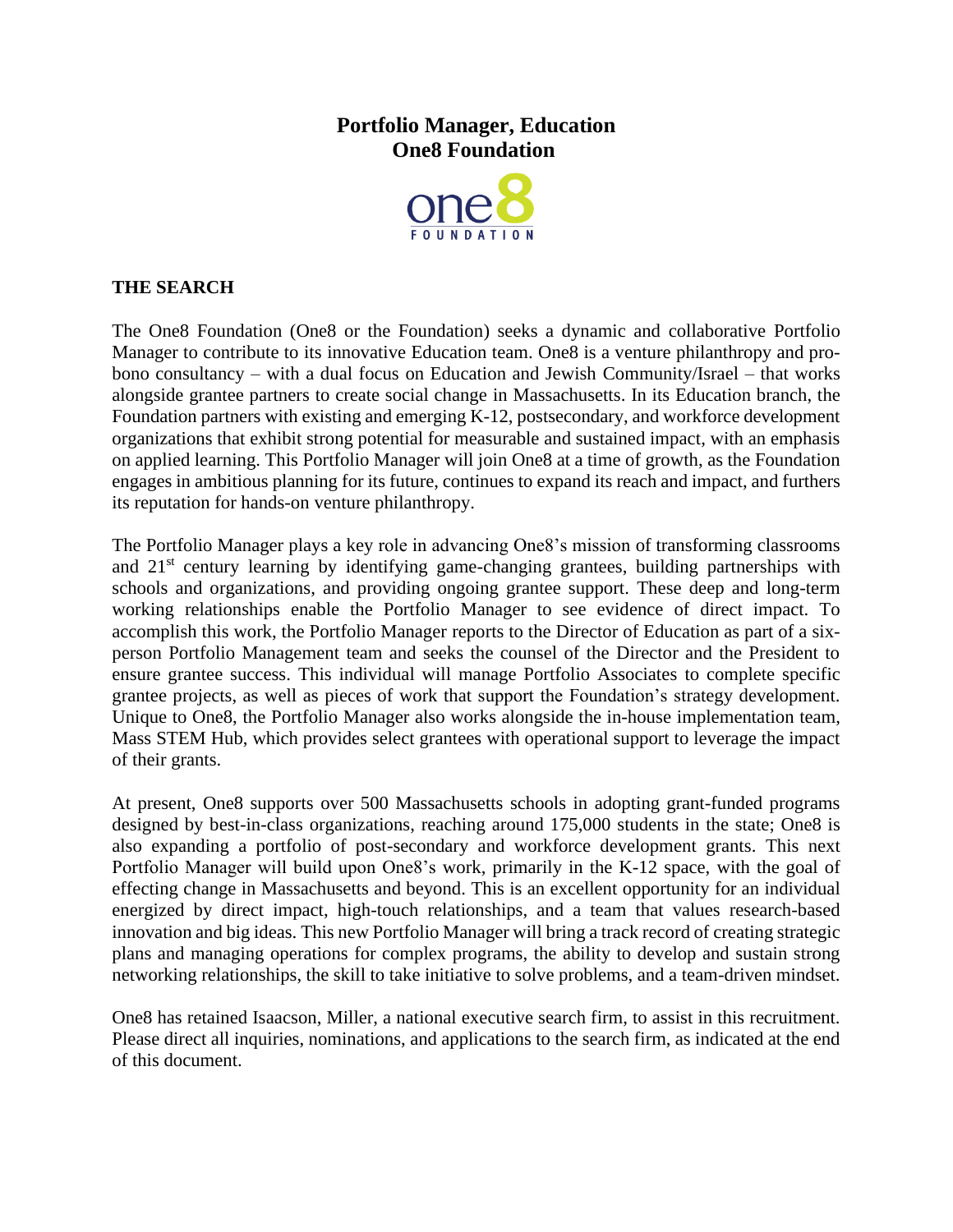

# **ABOUT THE ONE8 FOUNDATION**

Founded in 2006, One8 aims to accelerate and bolster the success of nonprofit organizations in its priority grantmaking areas – Education and Jewish Community/Israel. The organizations that One8 believes are most promising have game-changing ideas, excellent leaders, high-fidelity implementation, measurable impact, and sustainable approaches. One8 also funds direct community support to assist children and families in need and help them improve their own lives. The Foundation trustees have high risk tolerance and are committed to impact.

The Foundation is committed to providing consequential support to nonprofits that demonstrate the greatest potential for large-scale, lasting change. The principles that guide its work include:

- Going deep through rigorous due diligence
- Developing the capacity of grantee leaders
- Piloting exemplars to demonstrate what is possible
- Scaling impactful programs with proven results
- Supporting and sharing research that enables insight and continuous improvement

# **ONE8'S EDUCATION STRATEGY**

# *Applied Learning*

One8 seeks to transform classrooms in Massachusetts, alongside grantee partners, to emphasize the 21<sup>st</sup>-century learning that students need and deserve, with applied learning at the core. A nation's most valuable resource is its people, and a high-quality education for all is the most powerful lever for a just and thriving society. Yet, only around one-third of K-12 students are on grade level in the United States, and less than sixty percent of those who start college graduate within six years. Meanwhile, our world is rapidly changing, upending what students must learn to be successful. Critical thinking, complex problem-solving, collaboration, and communication are necessities. To develop these competencies, One8 believes that ALL children can achieve at high levels and that learning by doing, creating, questioning, and failing forward must anchor students' educational experiences. Applied learning encourages students to engage with rigorous content to solve authentic, real-world problems.

#### *Sustained Implementation with Measurable Outcomes*

The Portfolio Manager works in concert with One8's implementation team, Mass STEM Hub, an internal team focused on ensuring that on-the-ground programs deliver results. Mass STEM Hub supports schools in adopting best-in-class applied learning programs, accessing authentic industry engagement, and benefitting from program-specific educator supports. To be effective, the Portfolio Manager must build meaningful relationships with various stakeholders and serve as a bridge between grantees and the Mass STEM Hub implementation team.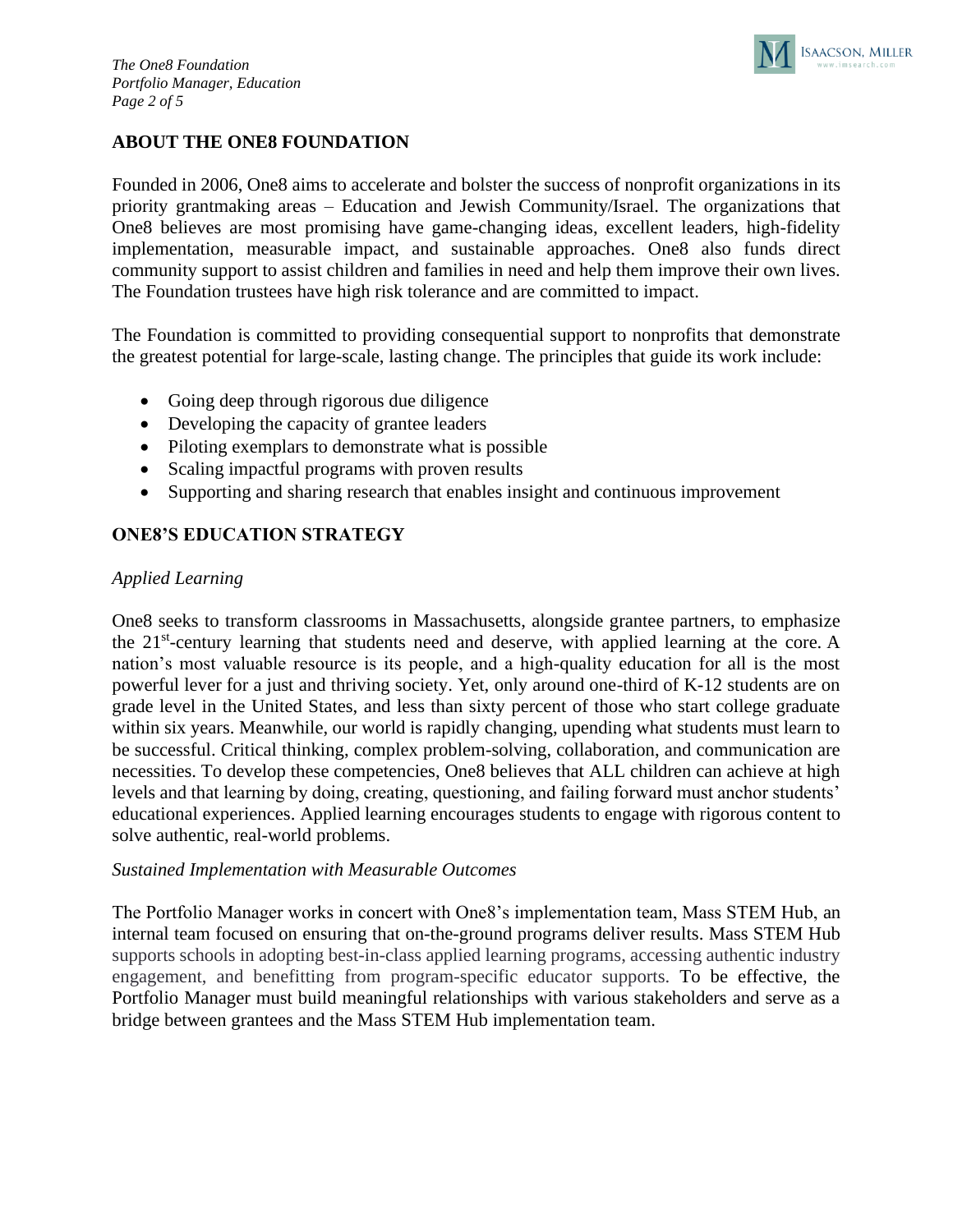

# *Looking Ahead*

The One8 Foundation believes in the ability of all students to grapple with societal challenges and aims to support educators in modifying their classrooms so that hundreds of thousands of students can engage in applied learning. One8 is committed to demonstrating what is possible in one state to catalyze change beyond Massachusetts.

In the coming years, One8 will continue to scale existing and build new partnerships to maximize impact, and this expansion will be a major focus of the incoming Portfolio Manager. The Portfolio Team has grown in size over the last three years, and the Mass STEM Hub team has doubled, with the goal of rounding out a strong, 15-person Education team.

#### **THE ROLE**

Based in Boston, the Portfolio Manager will report to the Director of Education as part of a sixperson Portfolio Management team, composed of three Portfolio Managers and three Portfolio Associates. The ideal candidate will bring expertise in strategy consulting, coupled with experience in an operating organization. They will spearhead select grantmaking efforts, provide ongoing support to grantees, contribute to refining the Foundation's strategy, and build the Foundation's public presence. They will also support broader foundation work on an ad-hoc basis, exhibiting the emotional intelligence to collaborate effectively. In particular, the successful Portfolio Manager will address the following opportunities and challenges:

*Effectively build, manage, and sustain a deep education portfolio, working closely with current and potential grantees* 

The Portfolio Manager will be responsible for overseeing the engagement and support of new and established grantees that align with One8's mission and strategy. They will manage all aspects of moving a potential grantee through the due diligence process, which includes assessing the strength of an organization's leadership and strategic plan; leading strategic planning sessions, which may focus on theory of change, model codification, strategic priorities, and implementation planning; performing necessary analyses such as benchmarking, financial modeling, and competitive assessment; determining, in conjunction with the Director, whether a grant should be pursued and, if so, how the grant should be structured and how success should be measured; making the case for a grant to the trustees; and developing and finalizing the grant agreement.

To succeed in this work, the Portfolio Manager must build close, positive relationships with key stakeholders and engage them as collaborators in potential grants. They must demonstrate a commitment to grantee success through problem solving, offering ongoing advice, and eliminating barriers to success. The Portfolio Manager must also develop a high level of mutual trust with grantees, building effective channels of communication. The Portfolio Manager will track grantee progress through site visits and data collection and will help coordinate third-party evaluation. Throughout this process, the Portfolio Manager will keep the Director of Education and the President apprised of grantee progress and seek assistance as needed to ensure grantee success.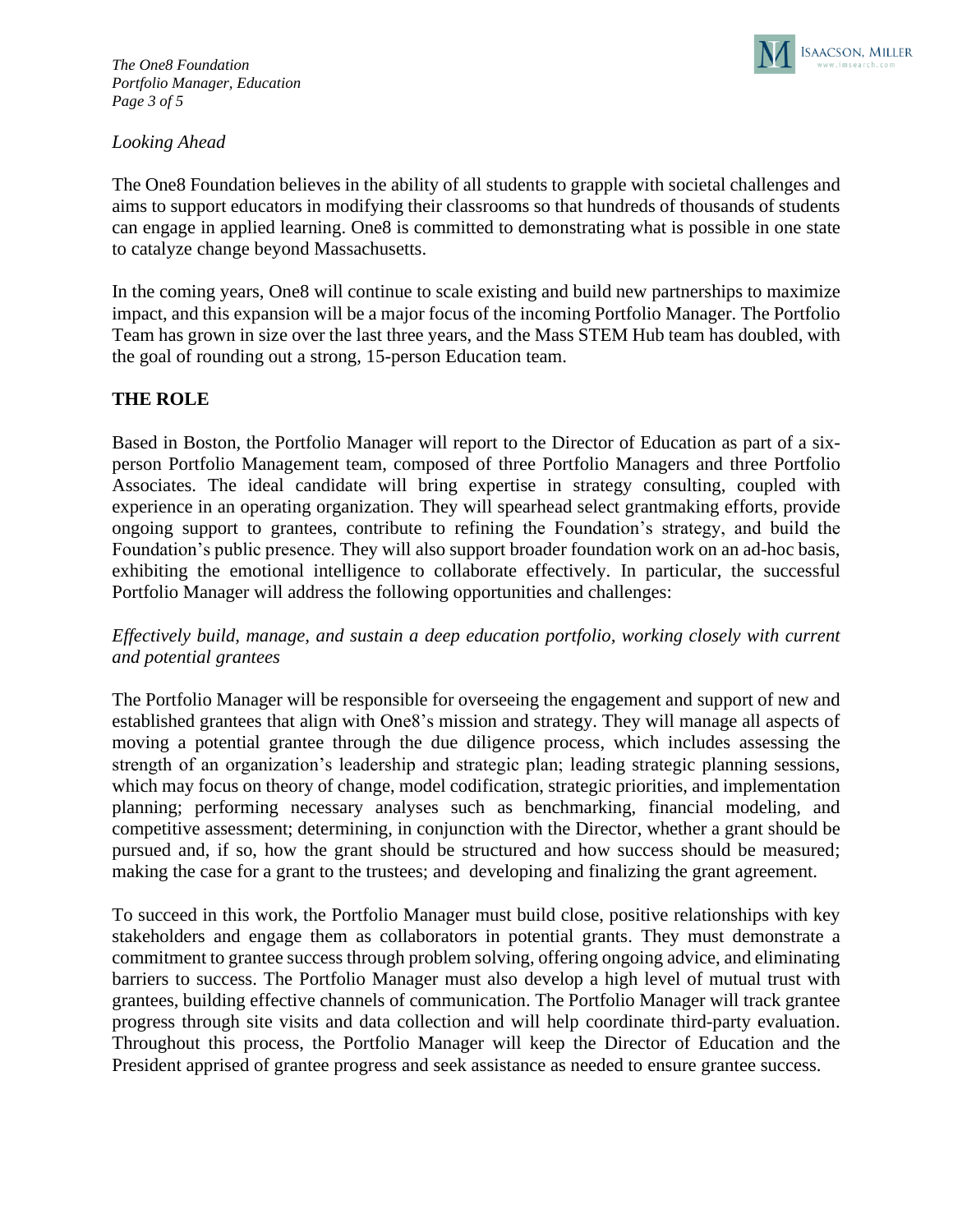*The One8 Foundation Portfolio Manager, Education Page 4 of 5*



# *Remain knowledgeable about educational trends and maintain a strong external network to inform portfolio and foundation strategy*

The new Portfolio Manager will develop and maintain a breadth of knowledge about existing research, current trends, and emerging issues in education. They will use research and robust data analysis to inform ongoing refinement of strategy for the Education portfolio, in collaboration with the full team. They will develop, nurture, and access a strong network of operators, leaders, academics, and philanthropists in the nonprofit space who will help inform strategy and identify high-caliber, emerging organizations. The Portfolio Manager will represent One8 at meetings, conferences, and other events, in the service of elevating One8's public presence.

#### *Manage, develop, and coach Portfolio Associates*

The successful Portfolio Manager will be an empathetic collaborator with high emotional intelligence, capable of hiring, onboarding, and supporting Associates. This individual will provide direction to Associates concerning due diligence and ongoing strategy or implementation projects with active grantees. At the same time, the Portfolio Manager will be committed to providing feedback and coaching and will serve as an active partner in professional development.

# **DESIRED EXPERIENCE AND QUALIFICATIONS**

While no one candidate will embody every quality outlined below, the successful candidate will bring many of the following professional qualifications, skills, experiences, and personal attributes to address the above priorities:

- Experience creating strategic plans and managing operations for complex programs with multiple stakeholders, ideally including experience at a management consulting firm.
- Experience working in a school district, nonprofit, or other mission-driven organization, or desire to engage with such mission-oriented work.
- Expertise in creating research plans and analyzing programmatic, management, and financial information to identify key funding opportunities, relevant implications, and challenges.
- Ability to develop and sustain strong networking relationships with various stakeholders.
- Demonstrated ability to communicate with senior organizational leaders, collaborate effectively, and interact with diverse organizations.
- A strong belief that education is a primary means to dramatically improve the life outcomes of children and that all children can achieve at high levels, independent of their circumstances.
- Insatiable curiosity, a love of learning, and the desire and skill to help others succeed.
- A sense of humor, a team orientation, and the ability to bring out the best in others.
- Self-motivated and able to work independently, take initiative, and solve problems.
- Excellent written and verbal communication skills and attention to detail.
- Familiarity with the U.S. education landscape preferred.
- Bachelor's degree (required); MBA preferred.